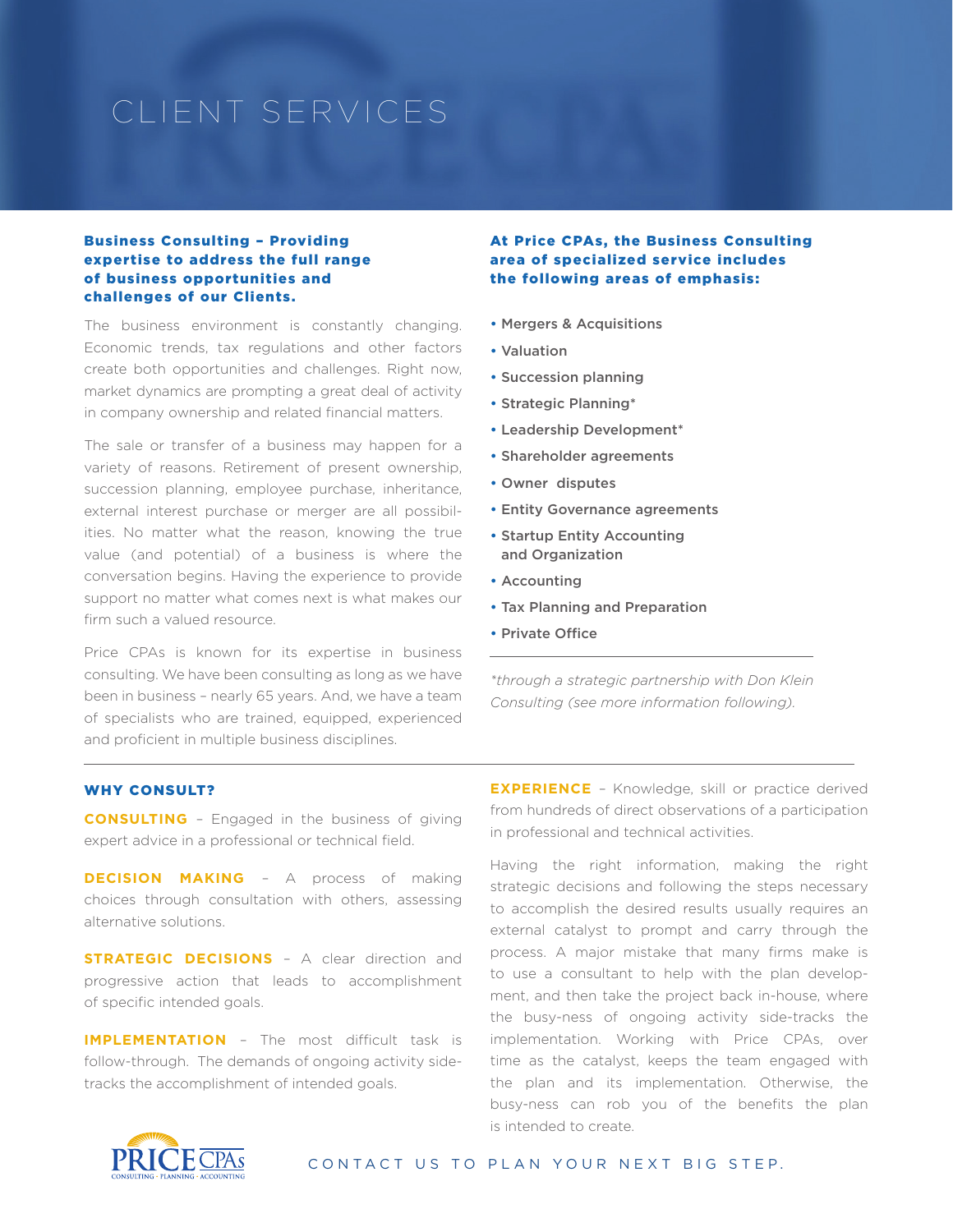#### THE PRICE CPAS BUSINESS CONSULTING TEAM INCLUDES:



## **TOM PRICE**  PARTNER, CPA/ ABV/CFF, CVA

Tom is well-known in both the accounting and legal communities for his client representation. His experience includes, but is not limited to:

- Advisory services include valuation of businesses for purposes of buying, selling, marital dissolutions, retirement plans and estate planning, financial and tax planning, allocation of purchase price, cash flow projections, loan negotiations and other management services.
- Litigation Support in the areas of business valuation, marital estate net worth determination, stockholder disputes, loss of income (damage) calculations, wrongful death – pecuniary value of individual's estate and calculation of disability income claims.
- Other areas of practice include tax, audit and accounting services. Tax practice includes long range and transaction planning and preparation for individuals, corporations, partnerships, retirement plans and trusts. Price CPAs concentrates on closely held businesses, both corporate and proprietorship.
- Partnership in Price CPAs since 1977.
- Member, American Institute of Certified Public Accountants.
- Member, Tennessee Society of Certified Public Accountants.
- Published and presented material on topics of value to the profession.
- Service on multiple corporate boards of directors.



### **ALAN WEBB**  PARTNER, CPA

Alan has been a Partner in Price CPAs, PLLC since 2006. His extensive experience includes:

- Mergers and acquisitions due diligence and advisory services.
- Quality assurance for corporate and individual tax returns.
- Litigation support concerning business valuation.
- Business accounting and consulting including financial reporting and CFO services.
- Buy-sell advisory services.
- Financial statement forecasts including business plans.
- Liaison with bankers including loan term negotiations.
- Practicing public accounting since 1992, with CPA certification in 1994.
- Member, Tennessee Society of Certified Public Accountants.
- Member, American Institute of Certified Public Accountants.